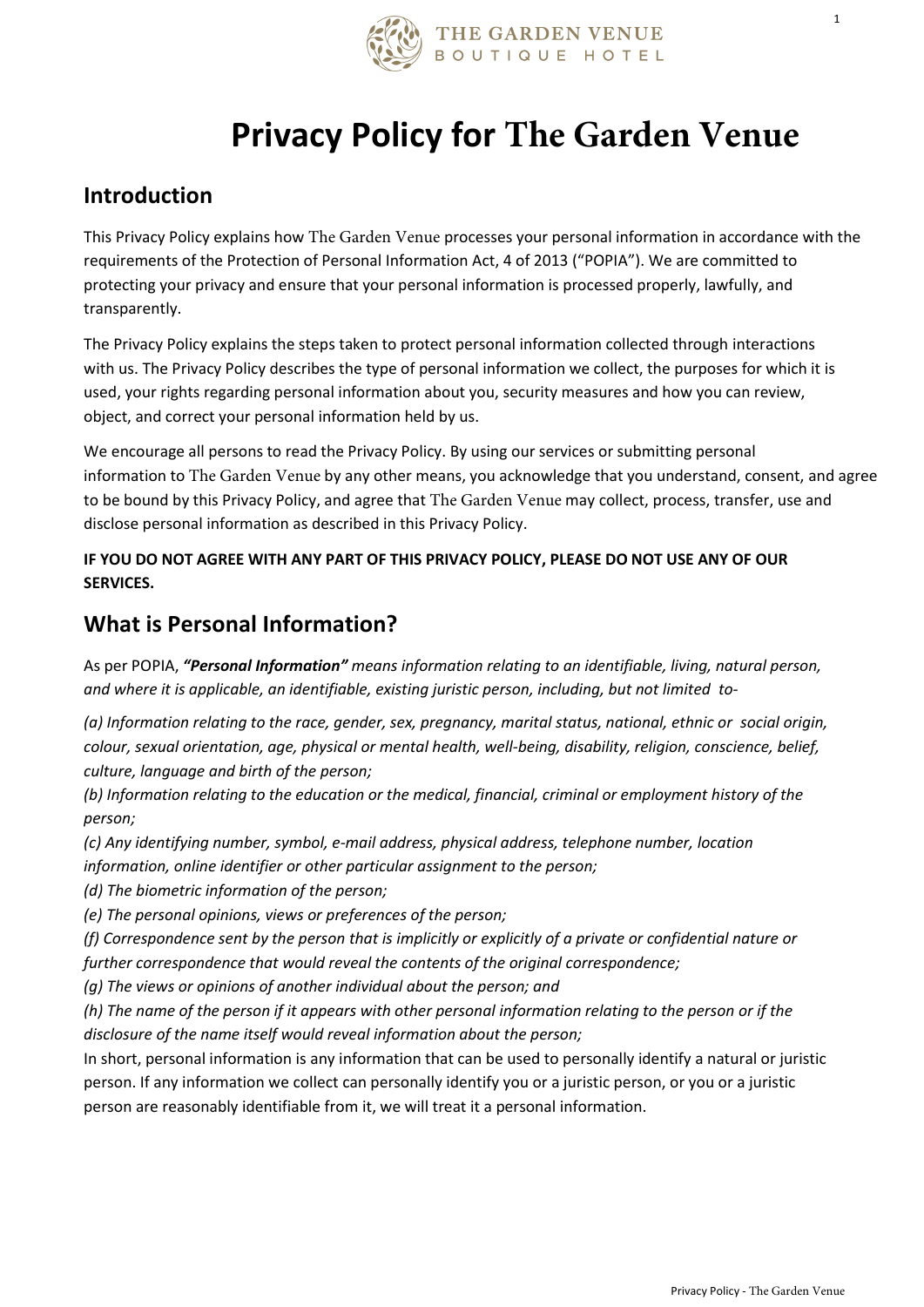

# **Information Officer**

As required by POPIA, we have an Information Officer who is responsible for maintaining compliance with the Act. The Information Officers duties are as follows:

- Encourage compliance with the conditions for the lawful processing of personal information.
- Deal with requests made to The Garden Venue in terms of the Act.
- Work with the Information Regulator in relation to investigations conducted in terms of Chapter 6 of the Act.
- Ensuring compliance with the provisions of the Act
- Ensure a compliance framework is developed, implemented, monitored, and maintained.
- Ensure a personal information impact assessment is done to ensure that adequate measures and standards exist to comply with the conditions of lawful processing of personal information.
- Develop, monitor, maintain and make available a manual in terms of PAIA.
- Develop internal measures together with adequate systems to process requests for the information or access thereto.
- When requested, the information officer must provide copies of the PAIA manual upon payment of a fee to be determined by the Regulator.

Any deviations from this Privacy Policy, a breach or incident that comes to any person's attention must be reported to the Information Officer or Deputy Information Officer.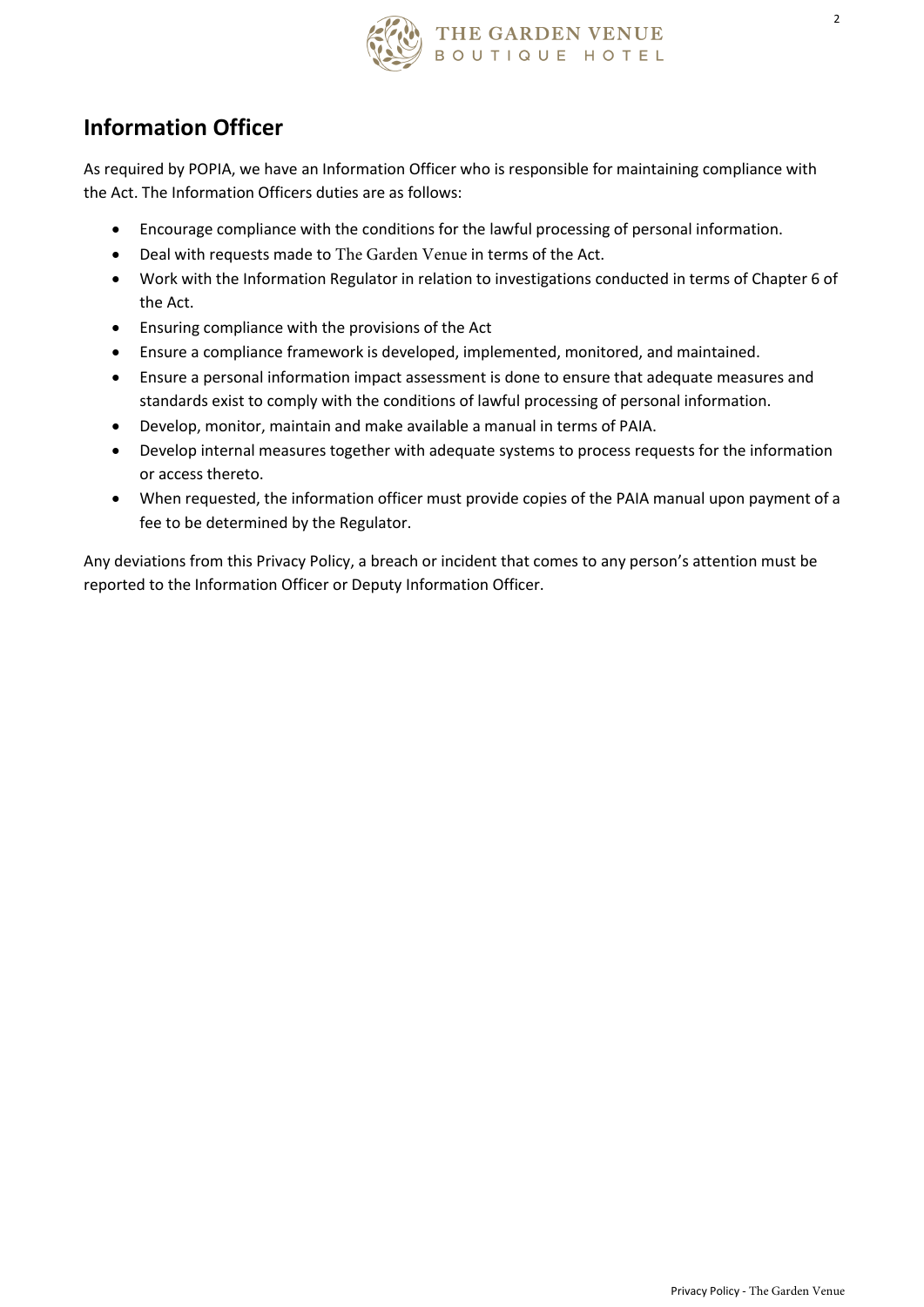

#### **What Personal Information Do We Collect?**

Personal information that we collect may include but not be limited to:

| <b>Clients/Customers</b>           | Name and email address, address details, contact details, VAT     |  |
|------------------------------------|-------------------------------------------------------------------|--|
|                                    | number, private and confidential information collected through    |  |
|                                    | interactions                                                      |  |
| <b>Employees</b>                   | Name and surname, bank details, address, contact details, email   |  |
|                                    | address, next of kin (emergency contact)                          |  |
| <b>Suppliers/Service Providers</b> | Bank details, address, VAT number, contact details, email address |  |

You are not required to provide all this information. However, if you choose not to, we may not be able to provide you with effective service. If you provide us with personal information of third parties, please make sure that you are authorised to do so.

When you browse any of our websites, we may also collect information about your computer and your visits to the websites such as your IP address, geographical location, browser type, computing device for example tablet, PC, smartphone, the website you came from, length of visit and number of page views. We use this information to better understand how visitors use our website and how they can be improved to better meet your needs, as well as to gauge interest in our products and services and to improve our security measures. No personal information is collected in this manner.

Special personal information is processed in accordance with the legal requirements relating to such information. If you submit to The Garden Venue any personal information relating to your:

- racial or ethnic origin;
- political beliefs;
- philosophical or religious beliefs;
- membership of a trade union or political party;
- health or sex life or;
- the commission of criminal offenses or proceedings and associated penalties or fines

It will be handled in accordance with the legal requirements. The information will only be collected and processed:

- with your consent;
- if the processing is necessary for the establishment, exercise or defence of a right or obligation in law;
- the processing is necessary to comply with an obligation of international public law;
- If any of the authorisations set out in s28 s33 of POPIA exist.

We will always ensure that the processing of special personal information is done in a way that does not adversely affect your privacy to a disproportionate extent.

We will not use or disclose special personal information for purposes other than those for which it was collected unless we subsequently receive your consent to use it for another purpose.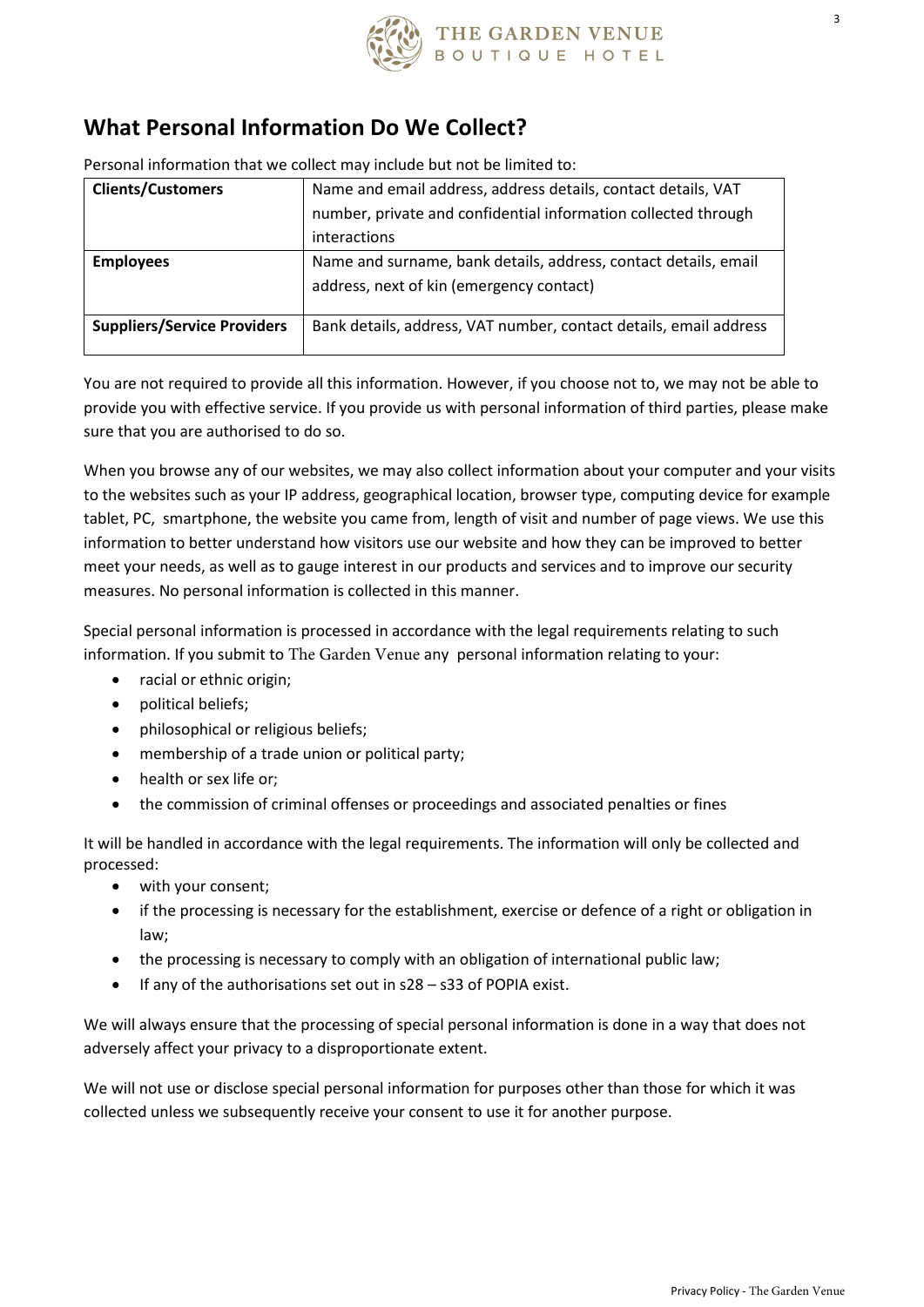

4

#### **Sources of Personal Information Collected by The Garden Venue**

We collect information directly from you unless it is unreasonable or impracticable to do so. Where possible, we will inform you what information you are required to provide to us and what information is optional.

Generally, the collection will occur when:

- You contact us in person, by telephone or email.
- You are employed by The Garden Venue
- You contact us via our website
- We connect via social media
- We receive your details from a third party.
- You subscribe to receive marketing products

In some circumstances, it may be necessary for us to collect personal information about you from a third party. Where this occurs, we will rely on the authority of the person providing us with the personal information. By providing your personal information to us, you will be deemed to have consented to your personal information being collected by us and used and disclosed in accordance with this Privacy Policy.

You must let us know immediately if you become aware that your personal information has been provided to us without your consent or if you did not obtain the consent of another person or persons to provide us with their personal information.

#### **Why Do We Collect Your Personal Information?**

Subject to the terms of this Privacy Policy, The Garden Venue will use your personal information only for the purposes for which it was collected and agreed with you.

We will only process your personal information for lawful purposes as set out below:

- To conclude or perform in terms of a contract.
- To comply with an obligation imposed by law on us as the responsible party.
- To protect your legitimate interests
- To pursue our legitimate interests or the legitimate interest of a third party to whom the information is supplied.
- Where none of the abovementioned processing purposes are available, if you have consented to the processing for the relevant purpose

Unless otherwise stated specifically the information may be used for the following purposes:

- To administer a service to you
- To improve our services
- To respond/attend to your enquiries and/or requests
- Internal accounting and administration
- To engage with service providers
- Identification of fraud and error
- Regulatory reporting and compliance
- To comply with our legal obligations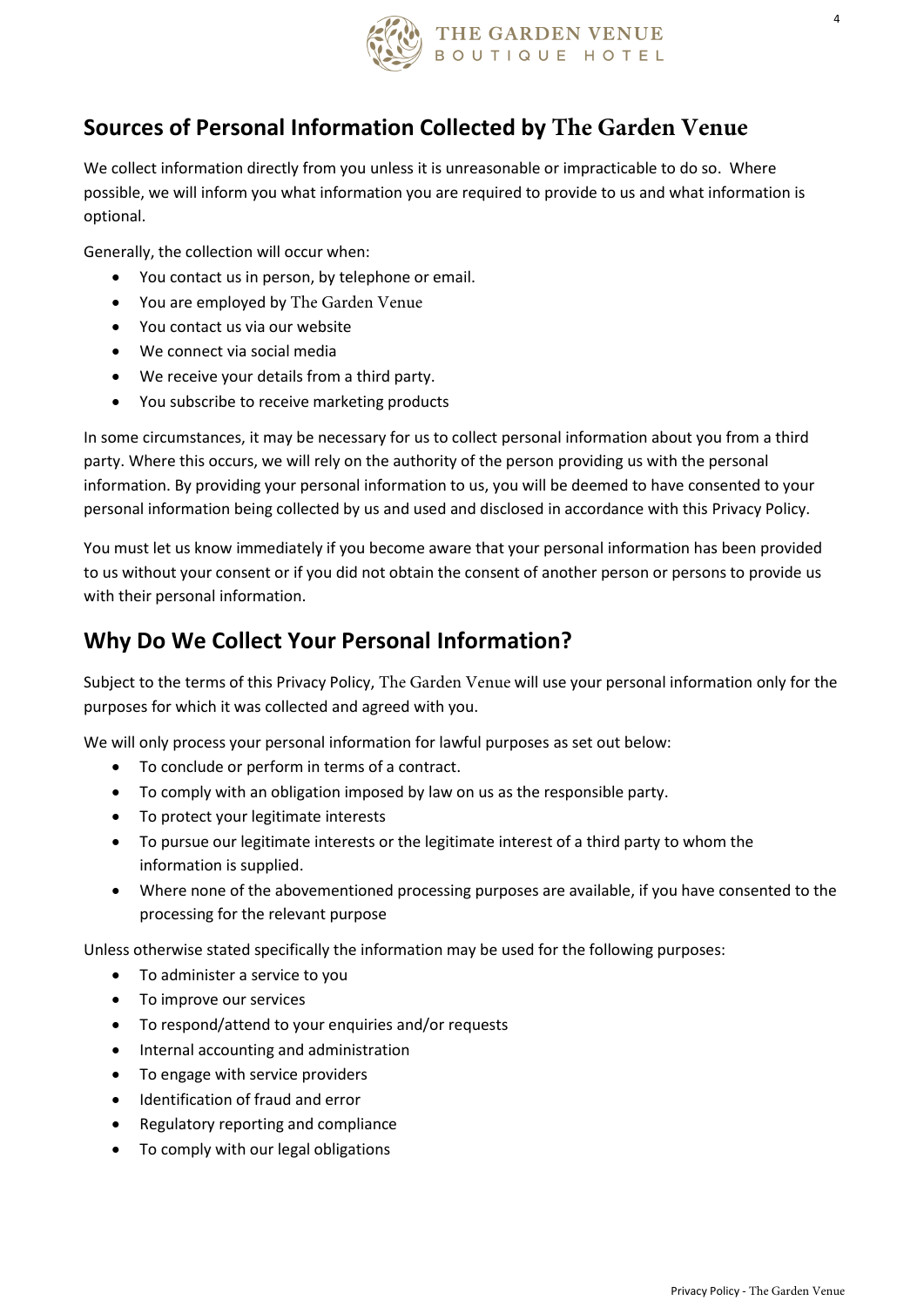

Clicks Count does not sell, re-sell or distribute your personal information for re-sale.

We strive to maintain the quality, accuracy, and completeness of your personal information which we process. The quality of personal information degrades over time, and you can assist us by contacting us if there are any changes to your personal information or if you become aware that we have inaccurate personal information of you. We will not be held responsible for any losses arising from poor quality personal information which is inaccurate or incomplete, that is provided to us by yourself or person acting on your behalf.

# **Disclosure of Personal Information to Third Parties**

In certain instances, we provide your personal information to third parties. We do not sell, rent, or trade any personal information to any third parties. We will only disclose your personal information to third parties as per the information set out in this Privacy Policy.

We have notified all third parties to which we disclose your personal information to be processed on our behalf (operators), either through signed data protection agreements or notification that we comply with the requirements of POPIA and expect them to treat your personal information with the level of security they would treat their own and in accordance with the requirements of POPIA (especially the requirements of Condition 7 – Security Safeguards).

We will not disclose any personal information without your consent unless we reasonably believe that the disclosure is required in terms of an obligation imposed by law, if it is necessary for the proper performance of a public law duty by a public body, to protect your legitimate interest or the legitimate interest of us or a third party or if you have specifically requested us to do so.

# **Processing the Information of Children**

In certain instances, we are required to process the personal information of children (natural person under the age of 18).

We will only process the personal information of a child if the processing is -

- Carried out with the prior consent of a competent person (usually parent or guardian)
- Necessary for the establishment, exercise, or defence of a right or obligation in law
- Necessary to comply with an obligation of international public law.
- Of personal information which has been deliberately made public by the child with the consent of the competent person

If you are a competent person and are aware that your child or children have provided us with personal information, please contact us so that we may delete, de-identify or destroy the personal information. If we become aware that we have collected or processed the personal information of children without verification or the consent of a competent person, we will take steps to delete, de-identify or destroy the information.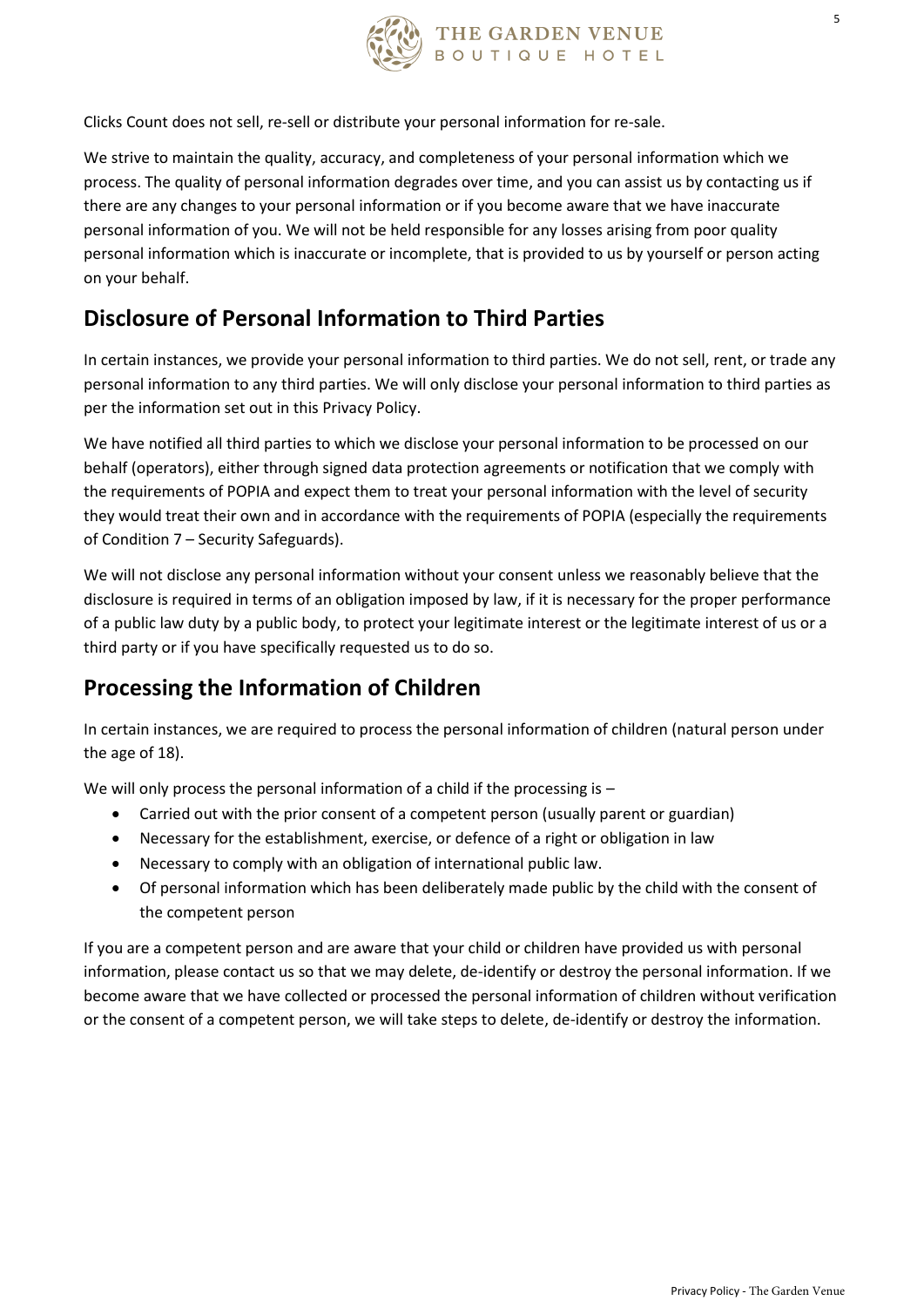

6

#### **Transborder Flow of Personal Information**

We do not transfer any personal information to third parties in foreign countries.

#### **Security**

The Garden Venue is committed to protecting the security of personal information. While no security measures can guarantee against compromise, we use a variety of security technologies and procedures to help protect data from unauthorised access, use, or disclosure. Although these measures are in place, the transmission of data over the internet is never completely secure and as such we cannot guarantee the security of data transmitted to or by The Garden Venue.

We hold your personal information in:

- Computer systems
- In hard copy or paper files

We have implemented and maintain appropriate technical and organisational measures to ensure a level of security appropriate to protect personal information and prevent:

- loss of, damage to or unauthorised destruction of personal information; and
- unlawful access to or processing of personal information.

#### **Retention of Data**

The Garden Venue will retain personal information only for as long as is necessary for the purposes set out in this Privacy Policy unless there is a valid technical, legal, or business reason for it to be deleted, destroyed or de-identified.

We may keep some of your personal information:

- For as long as it is required by law
- If it is required by a code of conduct
- If it is reasonably needed for lawful purposes related to our functions and activities; or
- If it is reasonably required for evidentiary purposes

#### **Direct Marketing Communications**

We may communicate with you using email and other channels as part of our effort to market our products or services, administer or improve our products or services, or for other reasons not stated in this Privacy Policy. You can withdraw consent to receive such direct marketing communications, as permitted in the legislation.

If you no longer wish to receive such correspondence, you may opt-out or UNSUBSCRIBE by clicking on the relevant link in any email communication you may have received. Further, you may express your communication preferences by:

• Contacting us by using the contact information in this Privacy Policy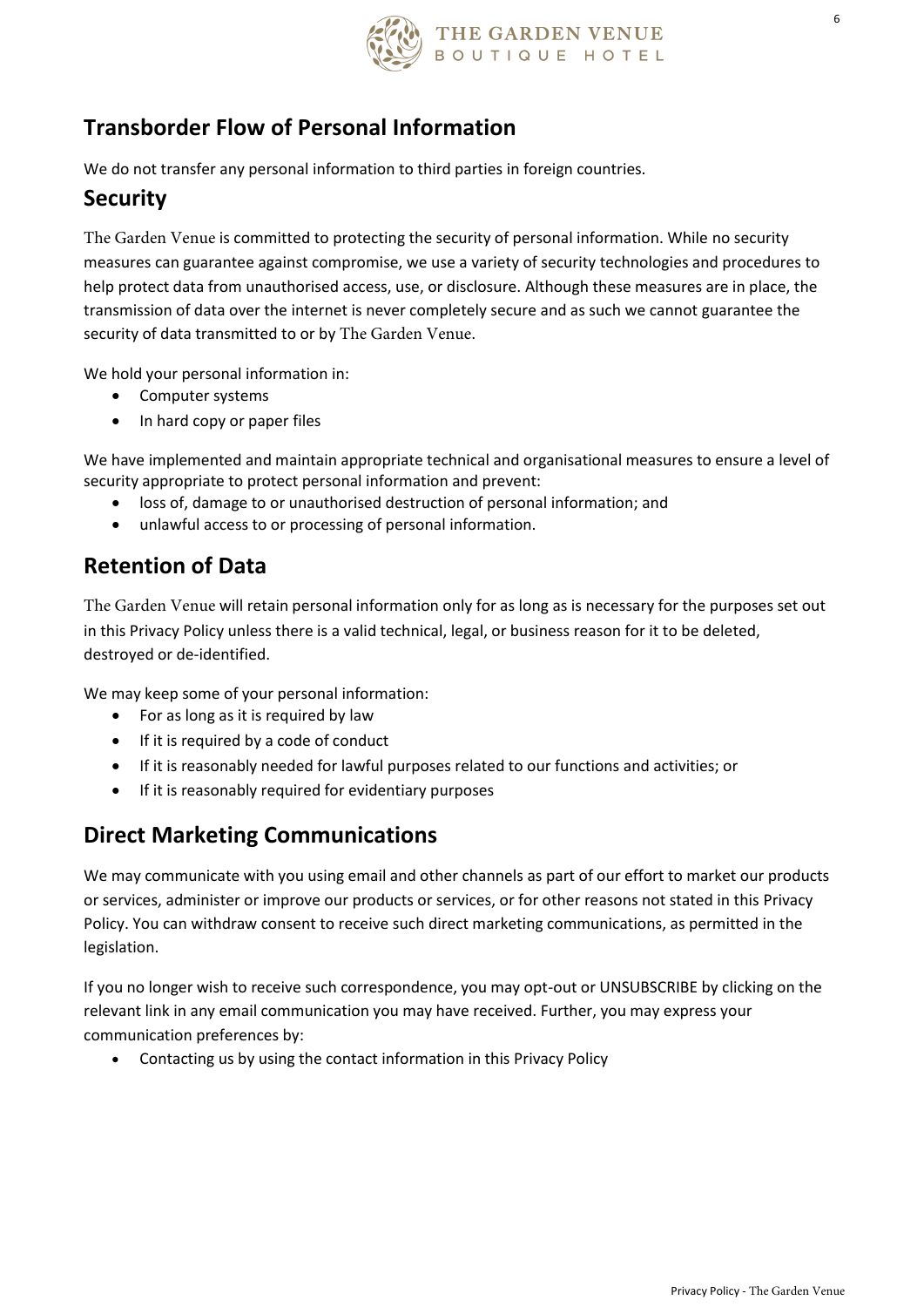

# **Links to Other Websites**

Our website contains links to other websites. These are mainly social media websites where we have a presence (for example Facebook and Instagram). Although we try to link only to websites that share our high standards and respect for privacy, we do not control and are not responsible for the content, security or privacy practices employed by other websites. You should review the Privacy Policies of those websites to determine how they protect and use personal information.

You hereby acknowledge and agree that The Garden Venue is not responsible for the privacy practices, data collection policies & procedures, or the content of such third-party sites, and you hereby release The Garden Venue from any and all claims arising out of or related to the privacy practices, data collection policies and procedures, and/or the content of such third-party sites.

# **Cookies, Device Data, and How it is Used**

Cookies are small files that websites save to your hard disk or to your web browser's memory. A cookie contains limited information, usually a unique identifier and the name of the website. When you use our website, we may use them to track how many times you have visited the website, to track the number of visitors to the website, your activity within the website, unique identifiers associated with your device, to store data you provide and to store technical information related to interactions with the website. Our cookies can only be read by The Garden Venue, they do not contain any code or viruses and they do not contain any personal information.

We may automatically collect the following information about your use of the website through cookies, web beacons, and other technologies:

- Domain name.
- Browser type and operating system.
- Web pages you view.
- Links you click.
- IP address.
- Length of time to visit the website.
- Referring URL or the webpage that led you to the website.

We may also use session cookies, which are deleted when you close your browser, to store your user identification, to facilitate your movement around the website and other information useful in administering the session.

You may modify your browser setting to decline cookies or to notify you when a cookie is being placed on your computer or device. If you choose not to accept cookies, you may not be able to experience all the features of our website.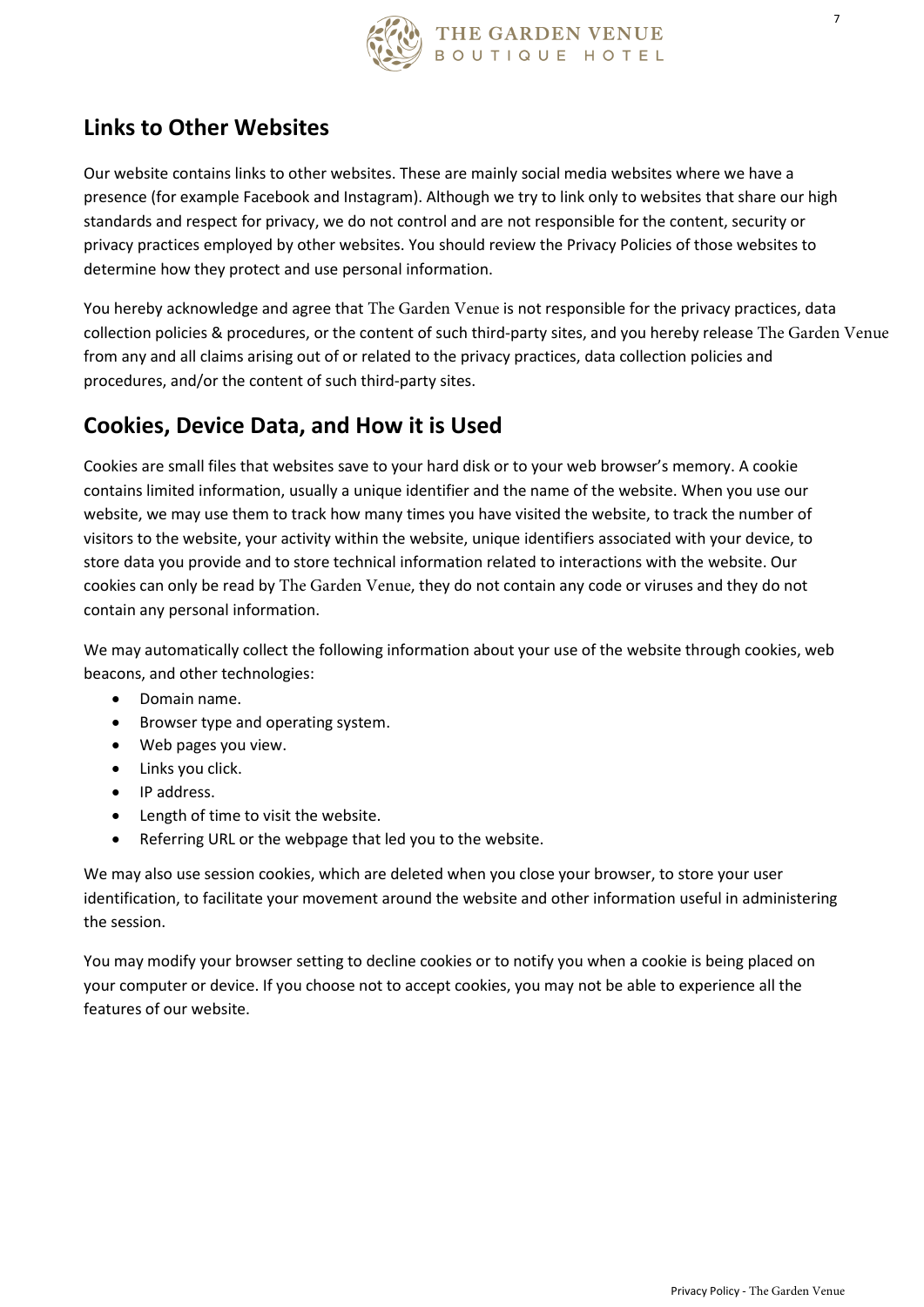

# **Your Rights**

The Right to be Notified

- You have the right to be notified when your personal information has been accessed or acquired by an unauthorised person.
- When this occurs, we will notify the Information Regulator and you of the breach as soon as reasonably possible after discovering the breach.
- This will be communicated to you in one of the following ways:
	- By mail (to last known address)
	- By email (to last known email address)
	- Placed in a prominent position on our website.
	- Published in the news or media.
	- As may be directed by the Information Regulator.

The Right to Establish Whether We Hold Your Personal Information and to Request Access to Such Information

- You have the right to be informed of whether we process personal information of you, receive a copy of such information and how we process your personal information.
- You can also request the above relating to any third parties to whom we have transferred your personal information to as per this Privacy Policy.
- To do this, please use the contact details set out at the bottom of this Privacy Policy and specify what information you require.
- We will try and provide you with suitable means of accessing the requested information, where you are entitled to it.
- Note that you will be requested to provide identification before we can consider such requests.
- Requests for the personal information we hold will be done free of charge however a fee may apply for such information processed by third parties.
- There may be instances where we cannot grant access to your personal information. If we refuse access, we will give written reasons for the refusal.

The Right to Request Correction, Destruction or Deletion of Personal Information

- You may request us to correct or delete any information that is inaccurate, irrelevant, excessive, out of date, incomplete, misleading, or obtained illegally.
- If you believe that any personal information that we hold about you is excessive or has been unlawfully obtained or that we are no longer authorised to retain it, you may ask us to destroy or delete it.
- If we do not agree that there are grounds for action, you may ask us to add a note to the personal information stating that you disagree with it.
- We will require a copy of your identification document to confirm your identity before we will release this information.
- Once this is completed, we will notify you of such.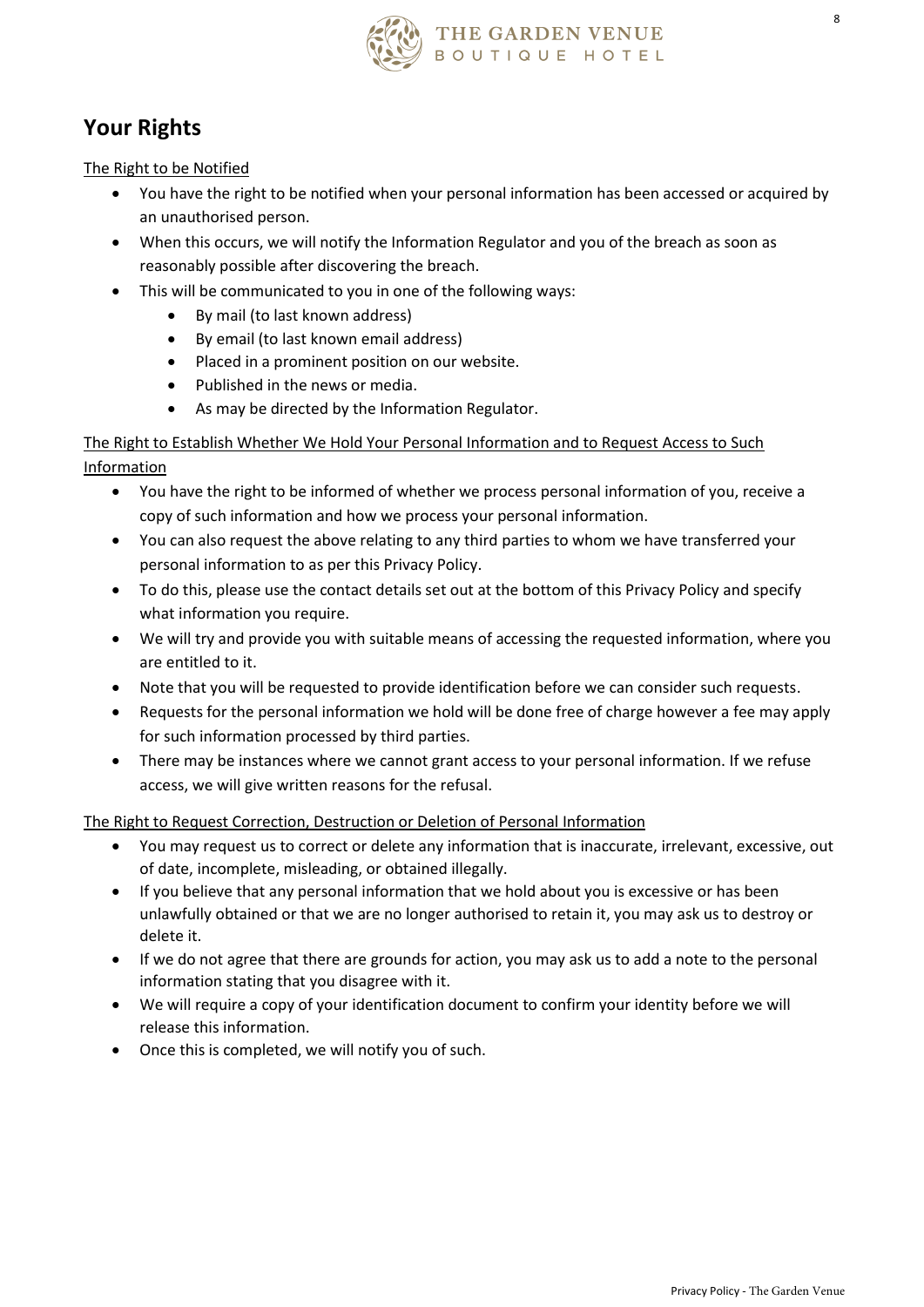

# THE GARDEN VENUE<br>воυтіа<mark>uе ноте</mark>ц

#### The Right to Object to Processing in Certain Circumstances

- You may object at any time to the processing of your personal information in the prescribed form on reasonable grounds to your situation unless legislation prohibits such objection.
- You can object to the processing of your personal information for the purposes of direct marketing at any time.

#### The Right to Submit a Complaint to the Information Regulator

- Any person may submit a complaint to the Information Regulator alleging interference with the protection of the personal information of a data subject.
- Interference with the protection of personal information means:
	- o Any breach of the 8 conditions for the lawful processing of personal information
	- o Non-compliance with section 22 (notification of security compromise), 55 (duty of confidentiality), 69 (direct marketing), 70 (directories), 71 (automated decision making) or 72 (transborder flow of information)
	- o A breach of the provisions of a code of conduct.

#### The Right to Institute Civil Proceedings

• You (or the Information Regulator at the request of yourself) may institute civil proceedings for damages against you for a breach which you deem to be interference with the protection of your personal information.

#### The Right to Restrict the Processing of Personal Information

We will restrict the processing of Personal Information in the following circumstances:

- You have contested the accuracy of personal information, for a period which enables us to verify the accuracy of the information,
- The processing is unlawful, and you oppose the destruction or deletion and request us to restrict it instead.
- You have requested us to transmit the personal data into another automated processing system.

All requests must be made in the prescribed manner and form. The various forms are available from the Information Regulator.